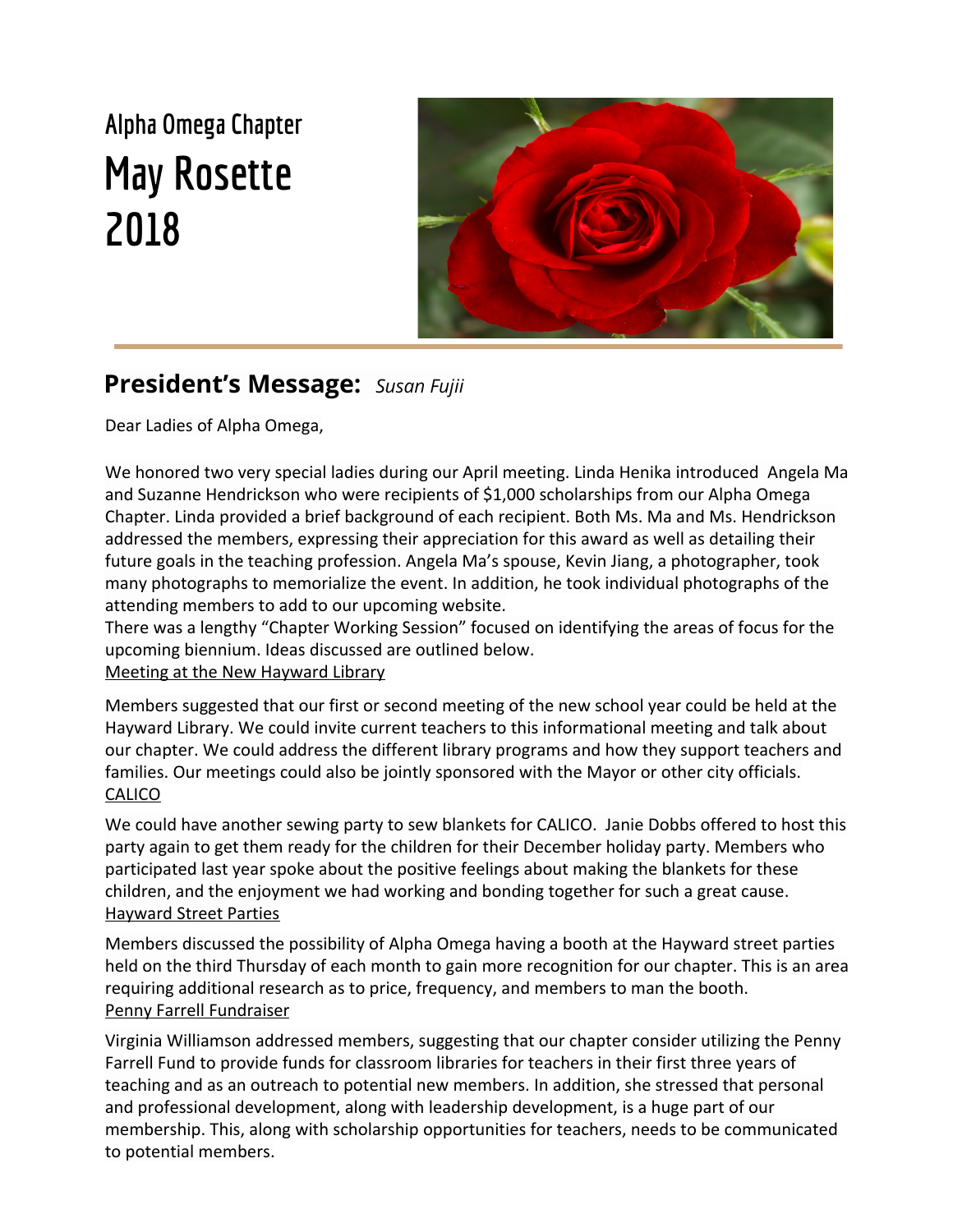#### Working Teachers

A discussion was had with regard to how to attract additional working teachers to our chapter. Members agreed that a questionnaire should be distributed to all working teachers who are currently members, along with working teachers who recently resigned from our chapter. This could provide information as to what meeting times might be preferred, what speakers would be of benefit, and what assistance retired teachers who are members could provide to those in the classroom. This effort could provide THAT hours for our chapter. Bunco Fundraiser

The idea of holding a Bunco fundraiser party was discussed. Details need to be defined and agreed upon as to a venue. Marilyn Baker Madsen advised that she has the materials stored and is willing to help with the silent basket auction as she has done in the past.

#### Book Club Presentations

We discussed having our book groups join us one meeting to discuss favorite books. Books could be donated or sold for \$1 or \$2. Janie Dobbs offered to head this committee. Some members present mentioned that they belong to book clubs and this may be an area of interest for next year. Elizabeth Geiger and Karen Bercovitz offered to look into their book club. Savers.com Fundraiser

Another idea was presented by email from Janie Dobbs. This was a fundraising effort from Savers.com where the chapter can collect clothing and get paid for it.

#### Restaurant Fundraiser

Members discussed the possibility of joining up with a local Hayward restaurant as a fundraiser. Some members felt that this would involve more individuals than those who could participate. Meeting Locations

Finally, different locations for meetings were discussed. One suggestion was the Union building next to the Fire Department. Meetings could also be held in different locations around the city such as the Japanese Tea Garden, as well as the new Hayward Library.

#### Chapter Bag Fundraiser

Linda Henika suggested creating a reasonably priced bag which could be personalized with a logo such as "Hayward Unified Super Teacher." These bags could be sold for \$10 and support our chapter.

Please keep your calendar open for the next meeting on Wednesday, May 23, 2018 at Books on B, 1014 B Street, Hayward, at 5:00 p.m. This will be a DKG Alpha Omega Fundraiser arranged by Marilyn Baker-Madsen and her husband Carl. There will be a fun Book Quiz, a book talk, a recommended summer reading list, along with an opportunity to mingle and eat delicious appetizers and sweets. The cost is \$20 per person and guests of both sexes are welcome! Looking forward to seeing you! Susan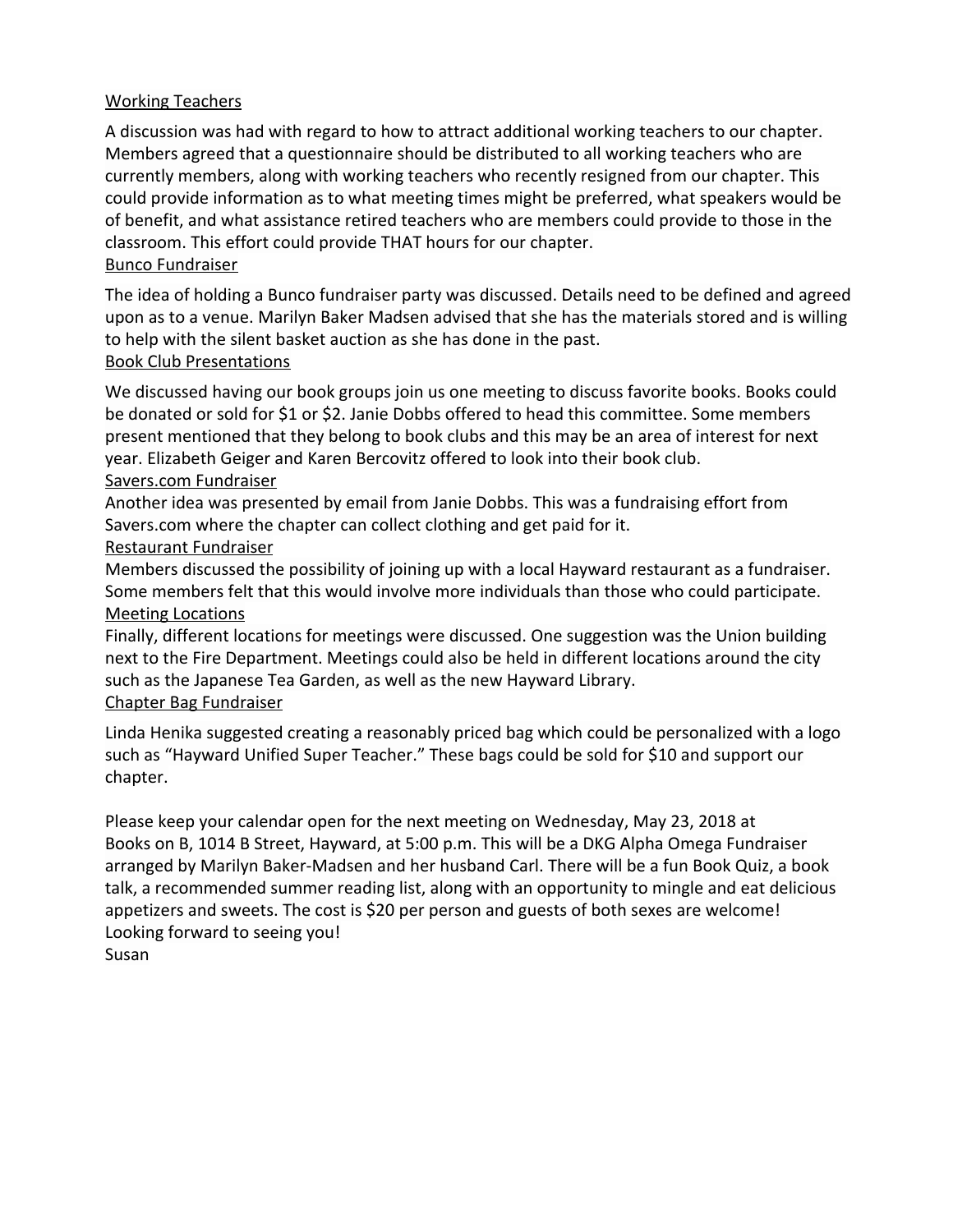

**Alpha Omega Chapter, Delta Kappa Gamma Meeting April 24, 2018 Minutes**

**Present:** Marilyn Baker-Madsen, Karin Bercovitz, Peggy Collett, Rosemary Coyne, Susan Fujii, Elisabeth Gieger, Donna Goldenstein, Jennifer Gonsalves, Bonnie Hansen, Linda Henika, Jeanne Lycett, Nancy Wales, Virginia Williamson

**Guests:** Suzanne Hendrickson, Angela Ma and Kevin Jiang

**Presentation of Scholarships:** President Susan Fujii introduced the recipients of \$1000 scholarships, Suzanne Hendrickson and Angela Ma and Angela's husband, Kevin Jiang. Scholarship Committee Chair, Linda Henika, presented the scholarship checks and certificates to each recipient and told us about each woman. Suzanne was an Instructional Aide and enjoyed working with children so much that she registered at California State University to get a teaching degree. She has an excellent reputation at Stonebrae for "interacting positively with all" and her California State Supervisor notes that she creates a "nurturing and challenging atmosphere" for her students. Angela was a language teacher in China and moved in 1998 to Canada where she became an Accounting Specialist; however, her heart was still in teaching and she began teaching Mandarin language classes part time. In 2006, she moved to California and attended California State University/Fullerton. She now works at Hayward High School where she motivates her students with her enthusiasm and love of learning.

**Call to Order:** The meeting was called to order by President Susan Fujii at 6:38 pm.

**Approval of Minutes:** It was moved by Jeanne Lycett and seconded by Bonnie Hansen to accept the March minutes as presented. The motion passed.

**Treasurer's Report:** The April 2018 Treasurer's Report was distributed. It was moved by Nancy Wales and seconded by Virginia Williamson to accept the Treasurer's Report. The motion passed.

**Correspondence:** Bonnie Hansen spoke about former member Rachel Majors. She is currently having hospice services five days a week and improving. Susan Fujii informed us that she had received a thank you card from Carol Boyd who attended our 70<sup>th</sup> Anniversary Celebration in November.

**Old Business:** There were no outstanding items of old business.

#### **New Business:**

#### **Chapter Working Session to Identify Areas of Focus for the Upcoming Biennium.**

**Expanding our Membership:** Suggestions included 1) contacting current teaching members and concentrate on getting them to attend, 2) developing a questionnaire to ascertain when members could attend and what services or programs could be offered to them, 3) determine what our membership focus is – new teachers or more seasoned (5 – 10 year) teachers, 4) research what is available through DKG going for our membership and to attract new members by going through the DKG website, 5) provide programs for new teachers to help them discover more about Hayward, 6) sponsor memberships for starving teachers, 6) create a "cute" bag that could be given to teachers with our brochure and that the brochure should include scholarship opportunities , 7) join third Thursday Street Parties, and 8) focus on school district events such as new teacher training and conferences. In response to these suggestions, several things were noted and included the need to determine who our audience is and that new teacher goody bags never produced new members (although there was never follow through).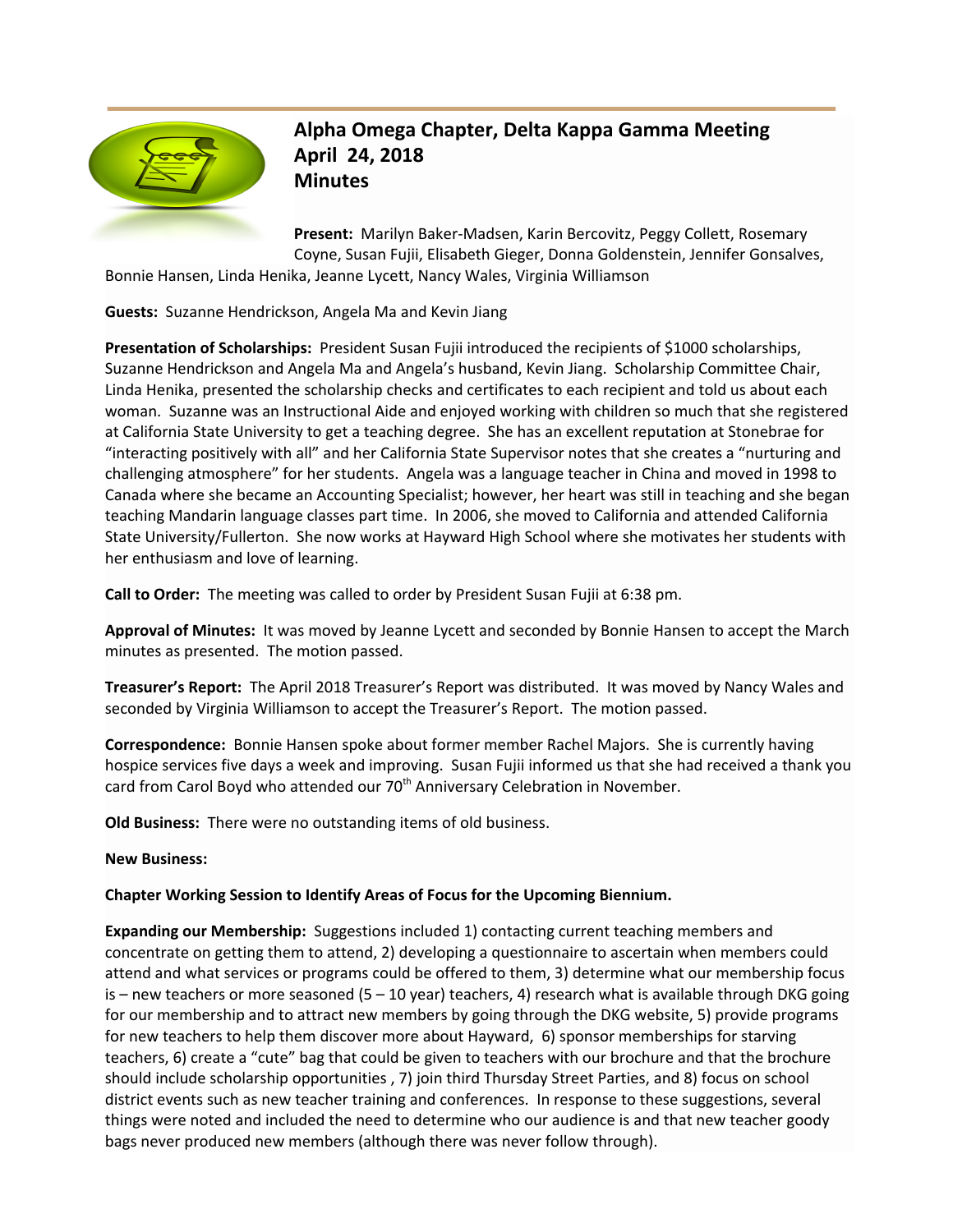**Fundraising:** 1) sponsor a Bunco Party with more people attending than just our Chapter membership, 2) have book groups discuss favorite books and then have a used book sale following the discussion, 3) join with local Hayward restaurants to get sponsorship, have another mixed bag sale, 4) sponsor programs open to the general public beyond our membership with tickets at a higher price for the public than the membership. It was noted that some of these suggestions rely heavily on a dwindling number of members for their contributions.

**Income-producing Activities:** Savers.com pays so much per pound for clothing and other accepted items collected by the membership.

**Ideas for next year:** 1) conduct one of our meetings at the new library and join with the Library Foundation to sponsor a program, 2) have a sewing party for CALICO as one of our meetings to be hosted by Janie Dobbs, and 3) let 1<sup>st</sup> through 3<sup>rd</sup> year teachers know about the money available to them through the Penne Ferrell Fund for establishing classroom libraries.

**Adjournment:** The meeting was adjourned at 7:38pm.

**Next Meeting:** Our meeting on May 23<sup>rd</sup> will be a fundraiser held at the new book shop, Books on B at 1014 B Street in downtown Hayward at 5pm or anytime thereafter. The cost is \$20/person.

Respectfully Submitted

*Marilyn Baker-Madsen* Recording Secretary

# **Check It Out!**

DKG Alpha Omega is on Facebook. If you haven't already, please visit and *Like Us*. <https://m.facebook.com/DKGAlphaOmegaArea3/>

> Alpha Omega has a website and it is up and running. Please check it out. We have important information there, pictures and even our newsletters can now be found on our site. If you have any suggestions, please let Janie know. Save the site as your favorite so it is always at your fingertips.

<https://dkgalphaomegaarea3.weebly.com/>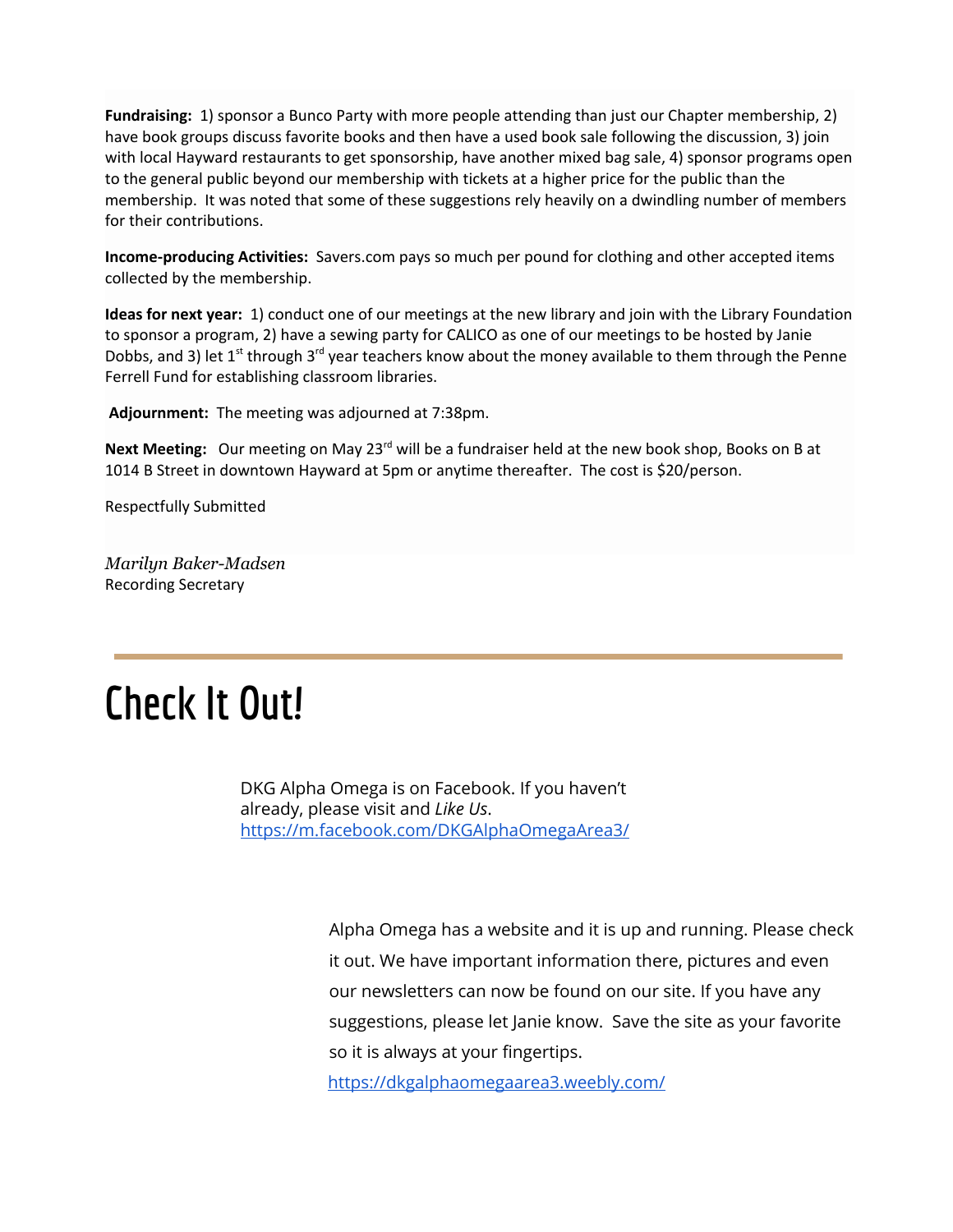## **May 23 FUNDRAISER EVENT 5:00 p.m. or Anytime Thereafter Books on B**

1014 B St., Hayward

Please join us to mingle, sip wine (or other non alcoholic beverages) and eat delicious appetizers and sweets.

There will be a fun Book Quiz, a book talk, and a recommended summer reading list.

The cost is \$20/person and includes sumptuous wine and food.

Guests are also welcome to attend. (Both Sexes)

We may conduct a brief meeting afterwards should there be necessary items for action. Please RSVP by May 19 by clicking on the link below.

#### [https://goo.gl/forms/](https://goo.gl/forms/9wEuLeR7siRNiEQI3)

If for some reason you are unable to o[p9wEuLeR7siRNiEQI3e](https://goo.gl/forms/9wEuLeR7siRNiEQI3)n the link, please:

- 1. Try to right click on the link and then select "open link" or
- 2. Copy the link and paste in your browser, or
- 3. Contact Nonnie Moore by phone or email at 510-507-2944 or nonniemoore303@gmail.com

**HOPE TO SEE YOU THERE!**

**We will be taking a group photo for our new DKG-Alpha Omega brochure!**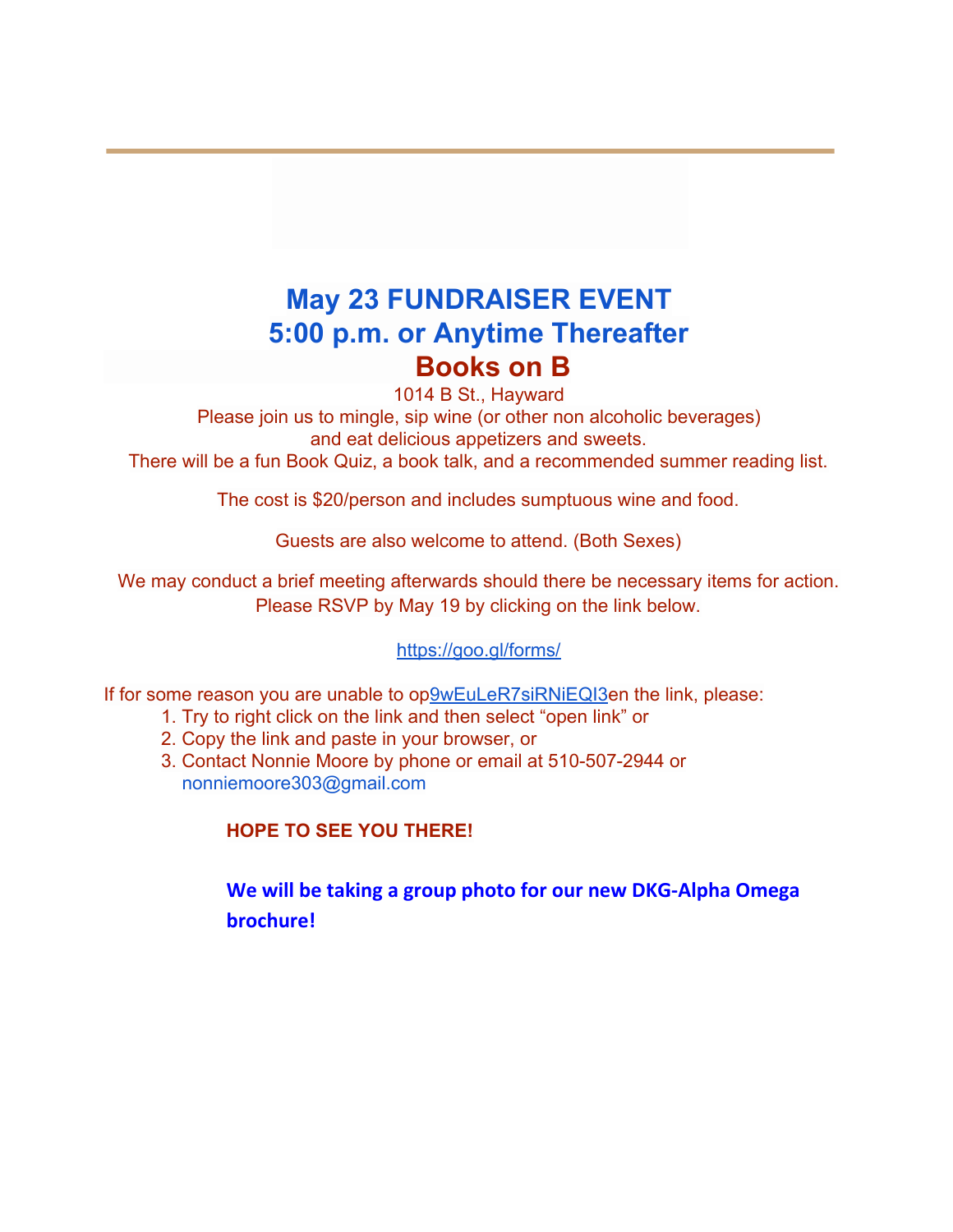### **Alpha Omega Treasurer's Report May 2018**

| Beginning Balance 3/10/18                              |                                                          | \$2953.68              |
|--------------------------------------------------------|----------------------------------------------------------|------------------------|
| Expenditures<br><b>Check 1141</b><br><b>Check 1142</b> | Scholarship-Suzanne Hendrickson<br>Scholarship-Angela Ma | \$1000.00<br>\$1000.00 |
| <b>Check 1143</b>                                      | China Bistro                                             | \$410.45               |
| <b>Total Expenditures</b>                              |                                                          | \$2410.45              |
| Receipts<br><b>Dinners</b><br>(April)                  |                                                          | \$335.00               |
| <b>Total Receipts</b>                                  |                                                          | \$335.00               |
| <b>Ending Balance</b>                                  | 5/10/18                                                  | \$878.23               |
| Respectfully submitted,                                |                                                          |                        |

*Nonnie Moore*

## QUESTIONNAIRE

Soon, you will be receiving a questionnaire in your email. Please take time to let us know about your ideas to help strengthen and expand our chapter. Your ideas and opinions will give us valuable information about our vision and goals for the future.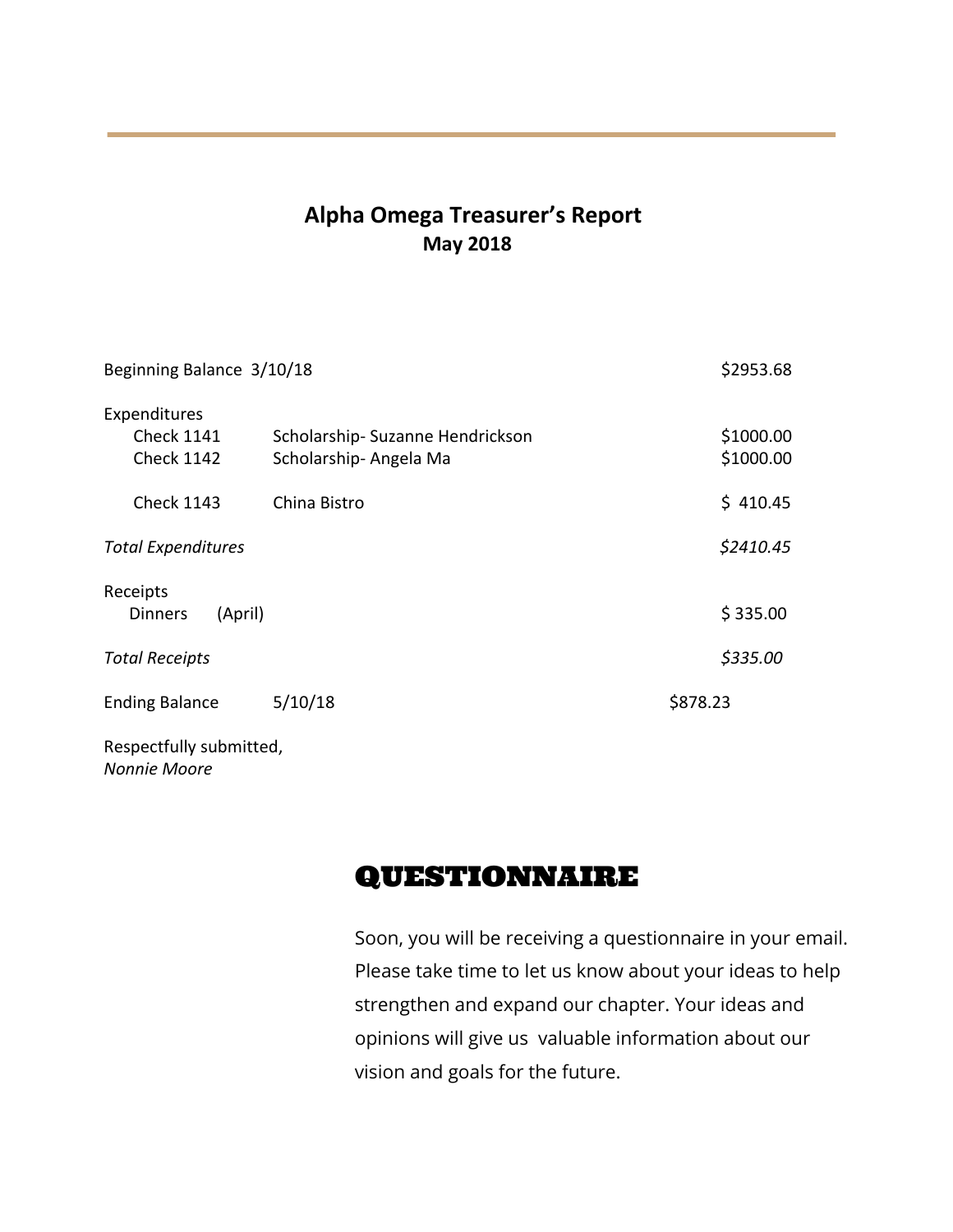## Highlights From Our April 24th Meeting

Linda Henika Presents Suzanne Hendrickson Angela Ma Receives Alpha Omega's with Alpha Omega's Scholarship Award Scholarship Award

Angela Ma with Kevin Jiang

Here are our photos from the last meeting! Y'all look great.